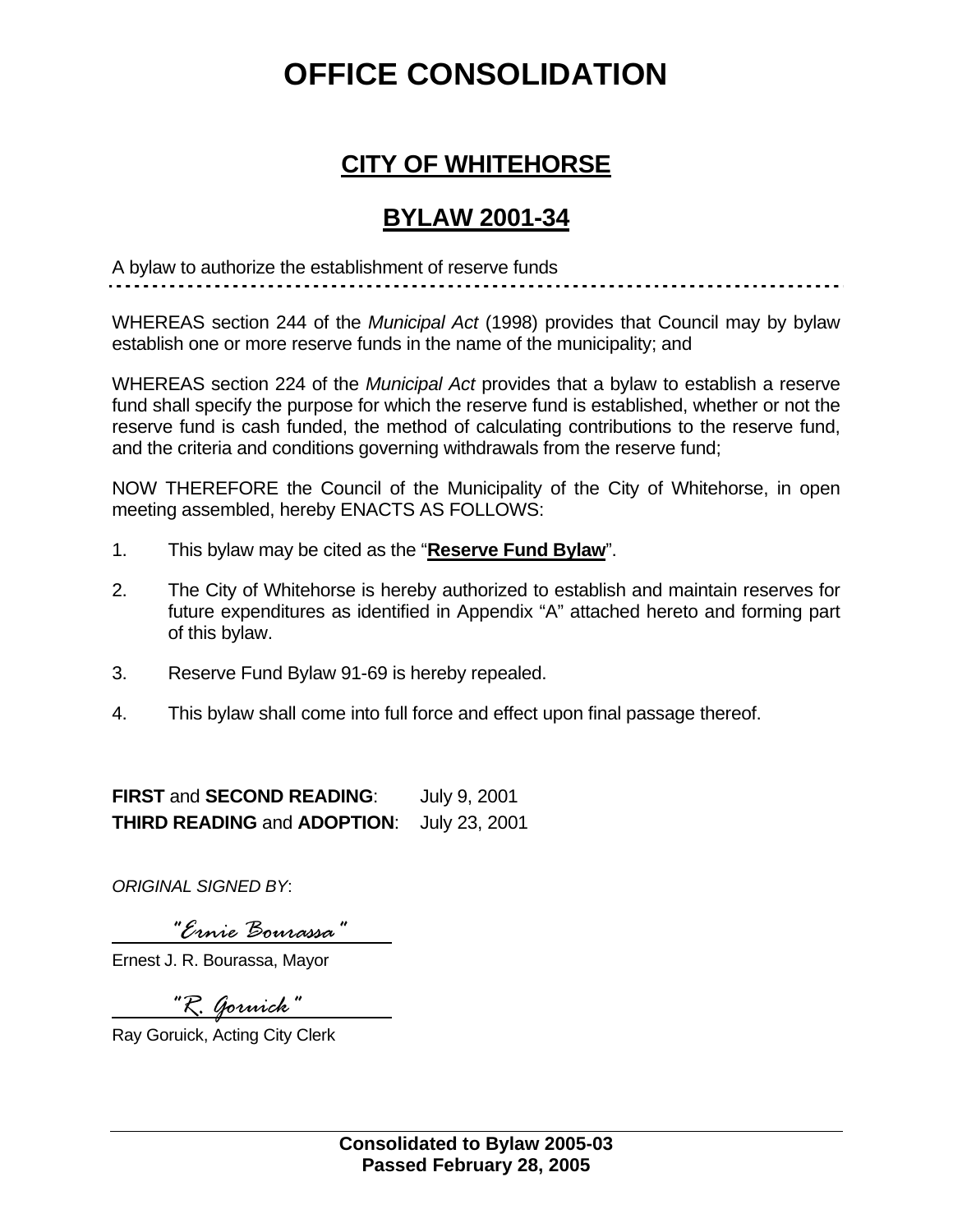| <b>Name</b>                                                                    | <b>Funding Source and Levels</b>                                                                                                                                                                   | Cash<br><b>Funded</b><br><u>Yes</u> | <u>No</u>    | <b>Purpose, Criteria, Conditions for Use</b>                                                         |  |
|--------------------------------------------------------------------------------|----------------------------------------------------------------------------------------------------------------------------------------------------------------------------------------------------|-------------------------------------|--------------|------------------------------------------------------------------------------------------------------|--|
| <b>Area Development Scheme</b>                                                 | Developer contributions                                                                                                                                                                            |                                     | X            | Fund cost of area development schemes                                                                |  |
| <b>Arctic/Canada Winter Games</b>                                              | As directed by Council                                                                                                                                                                             |                                     | X            | <b>Contribution to the Games</b>                                                                     |  |
| <b>Building Replacement</b>                                                    | Portion of operating surplus equivalent to<br>annual general building depreciation                                                                                                                 |                                     | $\mathsf{x}$ | Contribute to the replacement or major renovation of<br>non-recreation and water and sewer buildings |  |
| Capital                                                                        | 55% of Comprehensive Grant annually                                                                                                                                                                |                                     | $\mathsf{x}$ | Fund any capital project as determined by Council<br>annually                                        |  |
| Cash in Lieu of Public Use Developer's contributions<br><b>Land Dedication</b> |                                                                                                                                                                                                    |                                     | X            | Purchase of land for public use                                                                      |  |
| Cemetery Perpetual Care                                                        | One third of cemetery plot sales plus accrued<br>interest annually                                                                                                                                 | $\mathsf{x}$                        |              | Expansion and maintenance of cemeteries                                                              |  |
| <b>Computer Equipment</b>                                                      | 0.3% of annual tax revenue                                                                                                                                                                         |                                     | x            | Purchase computer hardware and software                                                              |  |
| Contingency                                                                    | As directed by Council                                                                                                                                                                             |                                     | $\mathsf{x}$ | Fund un-budgeted capital or operating expenditures                                                   |  |
| <b>Development Cost Charge</b>                                                 | Development cost charges plus 0.02/\$100<br>non-residential assessment plus \$23/non-<br>residential building permits plus \$1.75/\$1,000<br>non-residential construction plus accrued<br>interest | $\boldsymbol{\mathsf{x}}$           |              | Growth related capital including recreation facilities                                               |  |
| <b>Environmental Protection</b>                                                | 1.5% of water sales plus 3.0% of solid waste<br>collection fees annually                                                                                                                           |                                     | X            | Environmental grants and capital projects                                                            |  |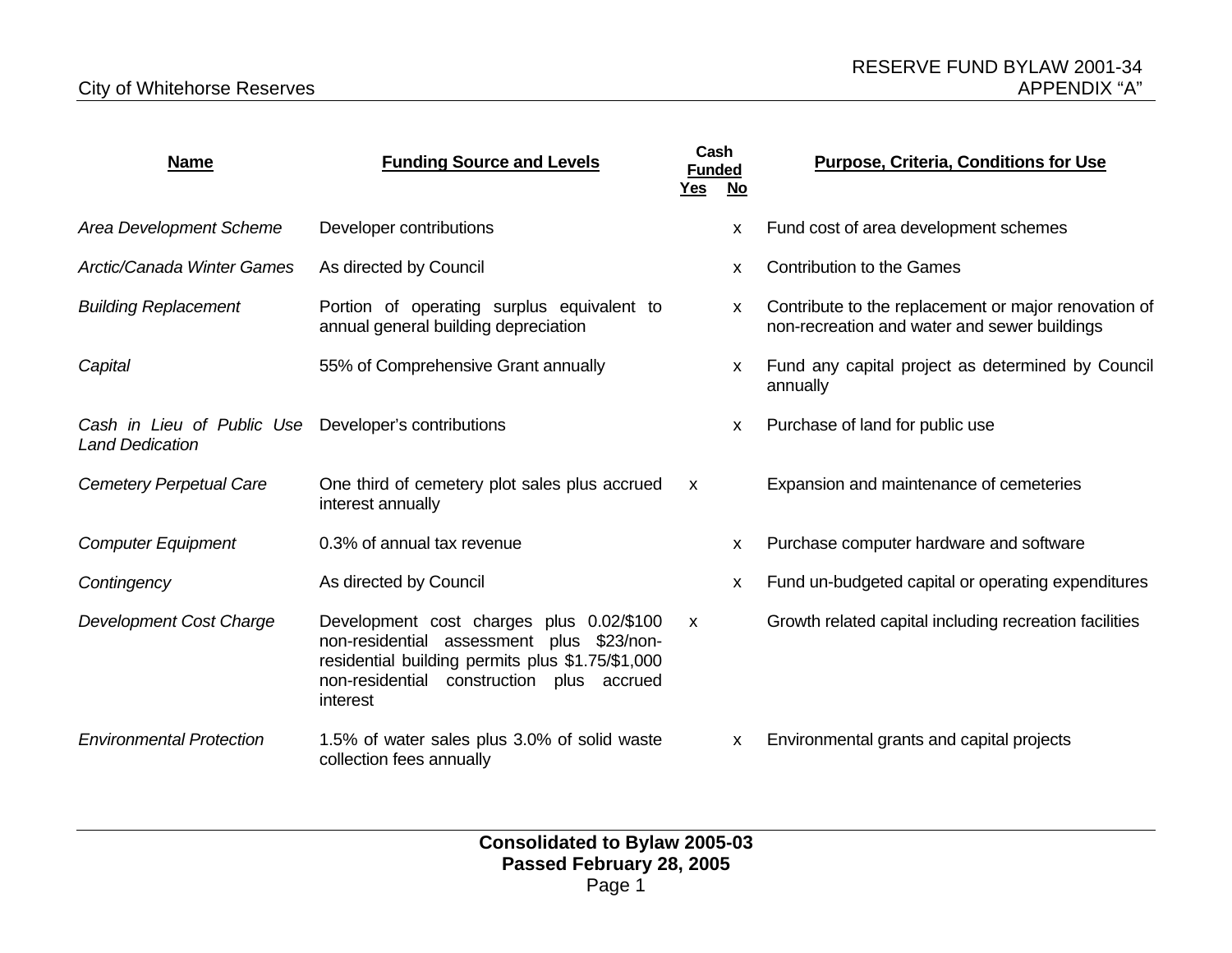| Equipment                   | Garage charge revenue less central garage<br>administration and vehicle and equipment<br>replacement and maintenance costs                     | X            | Fund the replacement of vehicles and equipment<br>currently in the fleet                  |
|-----------------------------|------------------------------------------------------------------------------------------------------------------------------------------------|--------------|-------------------------------------------------------------------------------------------|
| <b>General Fund</b>         | 6.0% of tax revenue annually                                                                                                                   | X            | Any capital expenditure                                                                   |
| <b>Historic Buildings</b>   | As directed by Council                                                                                                                         | X            | Funding for the preservation of historic buildings                                        |
| <b>Land Bank</b>            | Proceeds from land sales and as Council may<br>direct                                                                                          | X            | Purchase of land for municipal purposes                                                   |
| <b>Landfill Closure</b>     | Equal to current estimated cost of closure<br>$\mathsf{x}$<br>divided by estimated number of years before<br>closure is expected plus interest |              | Fund the closure of the landfill site                                                     |
| <b>Parking Development</b>  | 50% of parking meter revenue +/- net<br>operating costs of parkades and cash in lieu of<br>parking space                                       | $\mathsf{x}$ | Land, buildings, or any other parking related capital<br>project                          |
| <b>Recreation Facility</b>  | As directed by Council                                                                                                                         | X            | Fund recreation facility replacement                                                      |
| <b>Recreation Grant</b>     | Recreation grants approved but not paid out<br>during the year                                                                                 | X            | Unpaid recreation grants from the previous year                                           |
| <b>Snow and Ice Control</b> | As directed by Council                                                                                                                         | X            | Absorb impact of major cost increases associated<br>with unusual snow and ice conditions. |
| <b>Sister Cities</b>        | As directed by Council                                                                                                                         | X            | Fund Sister City programs/initiatives                                                     |
| <b>Tire Disposal</b>        | Annual tire tipping fees                                                                                                                       | X            | Handling and disposition of tires received at the<br>landfill                             |
| <b>Transit Equipment</b>    | Equivalent to annual depreciation allowance<br>on buses                                                                                        | $\mathsf{x}$ | Replacement of transit buses                                                              |